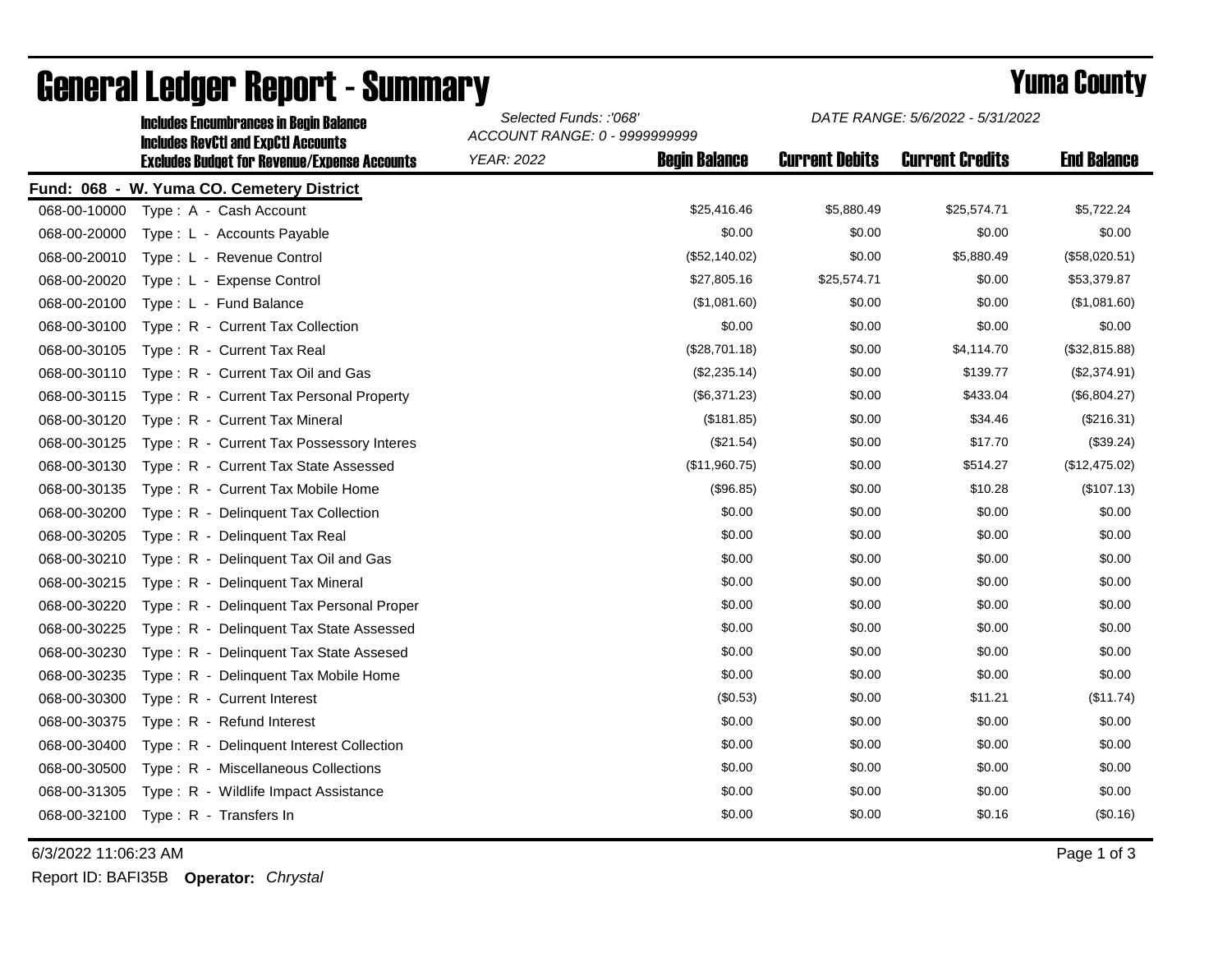|                                                     | <b>Includes Encumbrances in Begin Balance</b><br><b>Includes RevCtI and ExpCtI Accounts</b> |                                           | Selected Funds: :'068'<br>ACCOUNT RANGE: 0 - 9999999999 |                             | DATE RANGE: 5/6/2022 - 5/31/2022 |                        |                                  |               |
|-----------------------------------------------------|---------------------------------------------------------------------------------------------|-------------------------------------------|---------------------------------------------------------|-----------------------------|----------------------------------|------------------------|----------------------------------|---------------|
| <b>Excludes Budget for Revenue/Expense Accounts</b> |                                                                                             | <b>YEAR: 2022</b>                         |                                                         | <b>Begin Balance</b>        | <b>Current Debits</b>            | <b>Current Credits</b> | <b>End Balance</b>               |               |
|                                                     |                                                                                             | Fund: 068 - W. Yuma CO. Cemetery District |                                                         |                             |                                  |                        |                                  |               |
| 068-00-33000                                        |                                                                                             | Type: R - Auto Tax B Collection           |                                                         |                             | (\$2,009.32)                     | \$0.00                 | \$371.64                         | (\$2,380.96)  |
| 068-00-33100                                        |                                                                                             | Type: $R -$ Auto Tax A & F Collection     |                                                         |                             | (\$561.63)                       | \$0.00                 | \$233.26                         | (\$794.89)    |
| 068-00-49100                                        |                                                                                             | Type: X - Treasurer Fees                  |                                                         |                             | \$1,481.19                       | \$158.25               | \$0.00                           | \$1,639.44    |
| 068-00-49401                                        |                                                                                             | Type: X - Transfer Out                    |                                                         |                             | \$0.00                           | \$0.00                 | \$0.00                           | \$0.00        |
| 068-00-49500                                        |                                                                                             | Type: X - Checks Written / ACH Transfer   |                                                         |                             | \$26,323.97                      | \$25,416,46            | \$0.00                           | \$51,740.43   |
|                                                     |                                                                                             | Fund: 068 - W. Yuma CO. Cemetery District |                                                         | Totals :                    | (\$24,334.86)                    | \$57,029.91            | \$37.335.69                      | (\$4,640.64)  |
|                                                     |                                                                                             | <b>Total Fund Revenues:</b>               | \$5,880,49                                              | <b>Total Fund Expenses:</b> |                                  | \$25.574.71            | <b>Net Revenue Over Expense:</b> | (\$19,694.22) |

## General Ledger Report - Summary **Example 2018** Yuma County